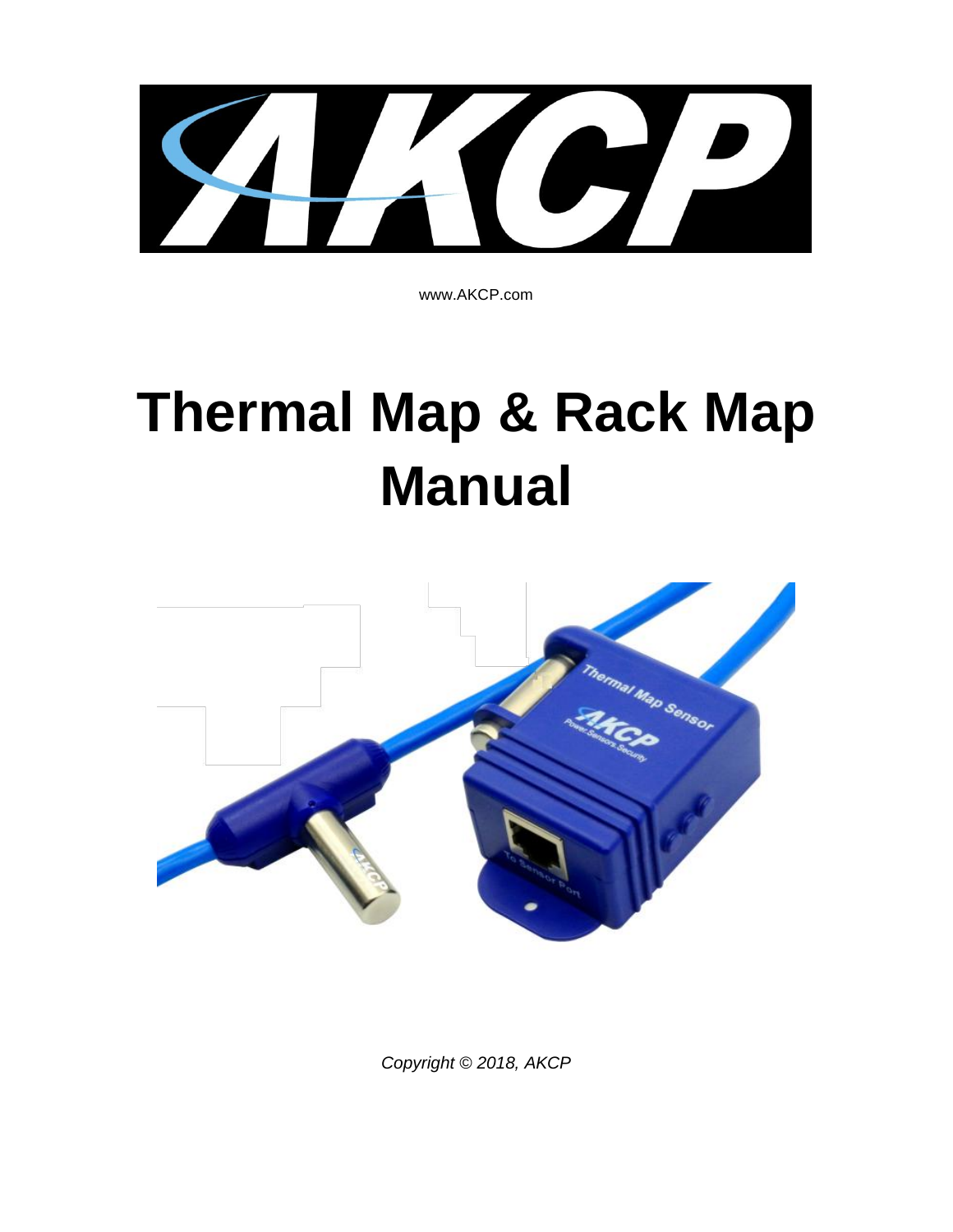

# **Table of Contents**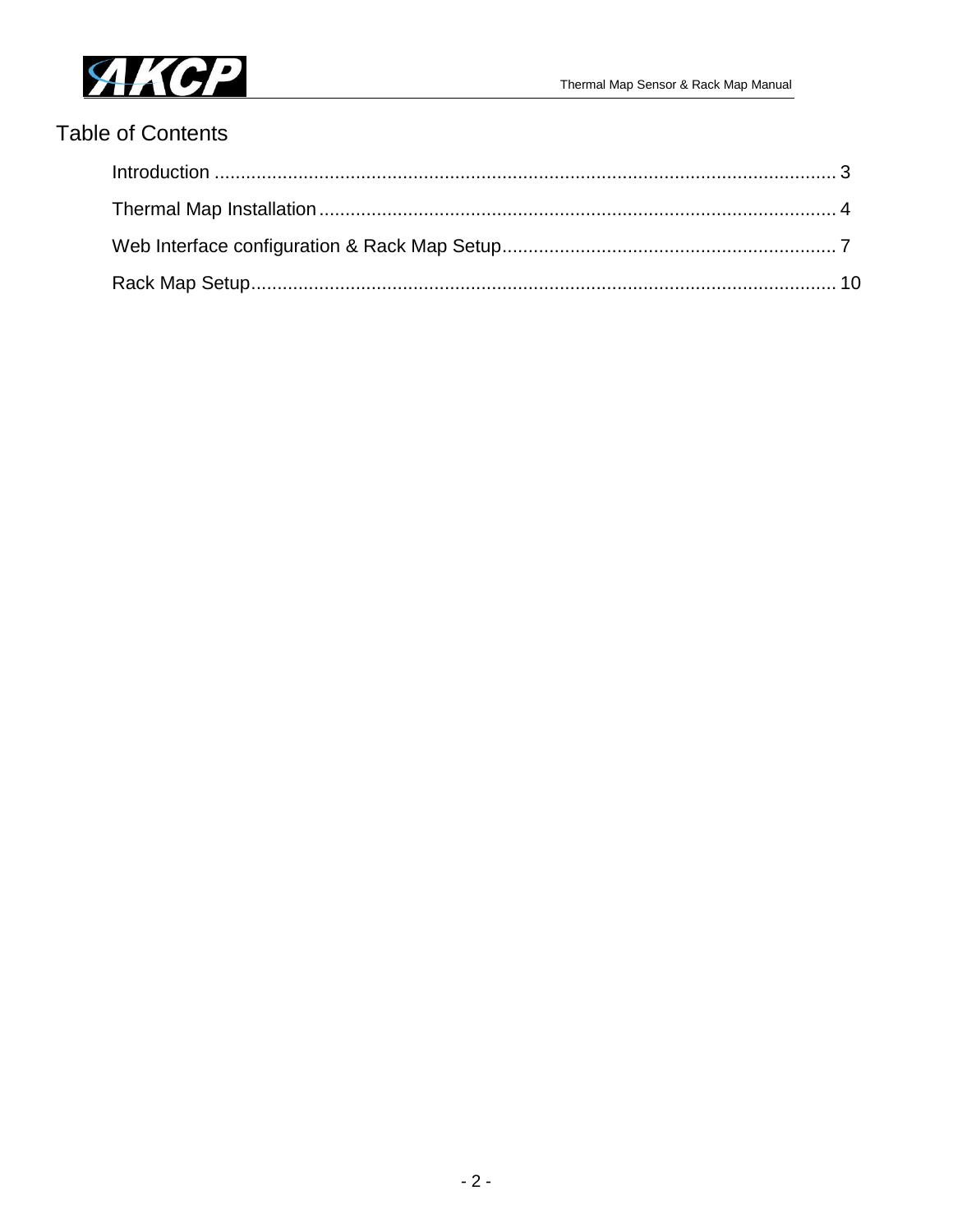

#### **Introduction**

The Thermal Map Sensor (TMS) is our sensor designed for our SmartRack system. This sensor can be used with our new sensorProbe+ & securityProbe+ family of products. It will help you locate hot spots in your datacenter's server cabinets.

The TMS sensor includes 6 Temperature Sensors and optional 2 Humidity sensors that our mounted within your server cabinets. Both in the front and rear of the cabinet.

With this sensor you can save space and sensor ports on the unit as it's using a single sensor port.

Pre wired to be easily installed in your cabinet, they are placed at the top, middle and bottom – front and rear of the cabinet. This configuration of sensors monitors the air intake and exhaust temperatures of your cabinet, as well as the temperature differential from the front to the rear. Use Thermal Map sensors to identify cabinet hot spots and problem areas.

In this manual we're going to show you how to install and configure the sensor, with Web UI options.

We'll use only the TMS sensor variant which has the 6 Temperature Sensors, but the configuration is the same for the other variant.

You can also view our Thermal Map Sensor video on our YouTube channel using this link: https://www.youtube.com/watch?v=kJ3OV2WJKYc

**Very Important note:** The Thermal Map sensors are only compatible with the SP+ (SP2+ and SPX+), SEC+ base units and will not work on the securityProbe, DCU, CCU or sensorProbe family of base units. They also will not work on the version of the AKCP Pro Server prior to version v13.0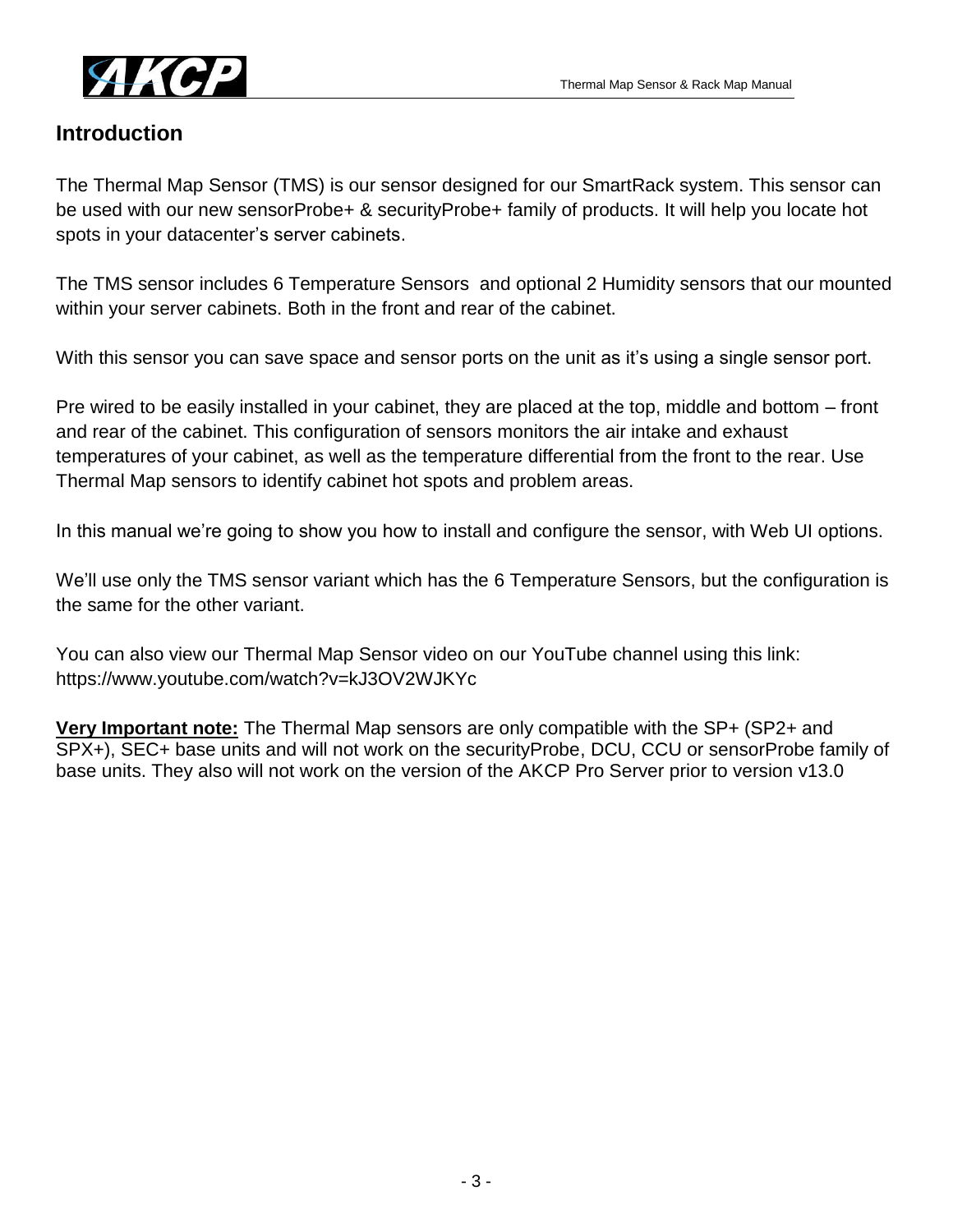

## **Thermal Map Installation**

Thermal Maps are easy to install, come pre wired and ready to mount with magnetic, cable ties or ultra high bond adhesive tape to hold them in position in your cabinet.



As shown in the diagram above, mount each sensor on the front and rear doors of your perforated cabinet so they are exposed directly to the airflow in and out of the rack. Please see pictures below on installing the sensor.

On sealed cabinets, they can still be mounted on the inside and give the same monitoring of the temperature differential between front and rear, and ensure that airflow is distributed across the cabinet.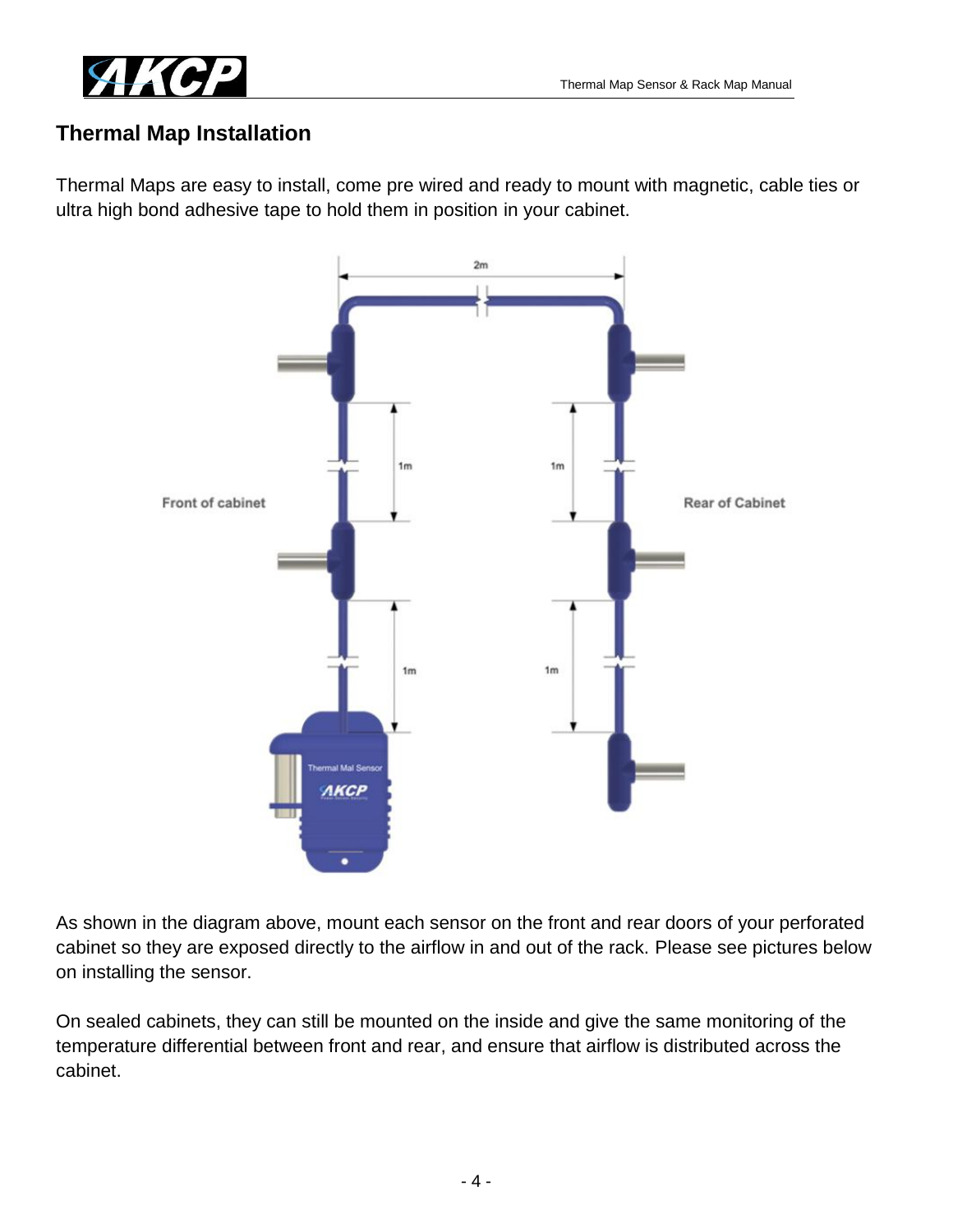

# **Installation Example (front & rear of cabinet)**

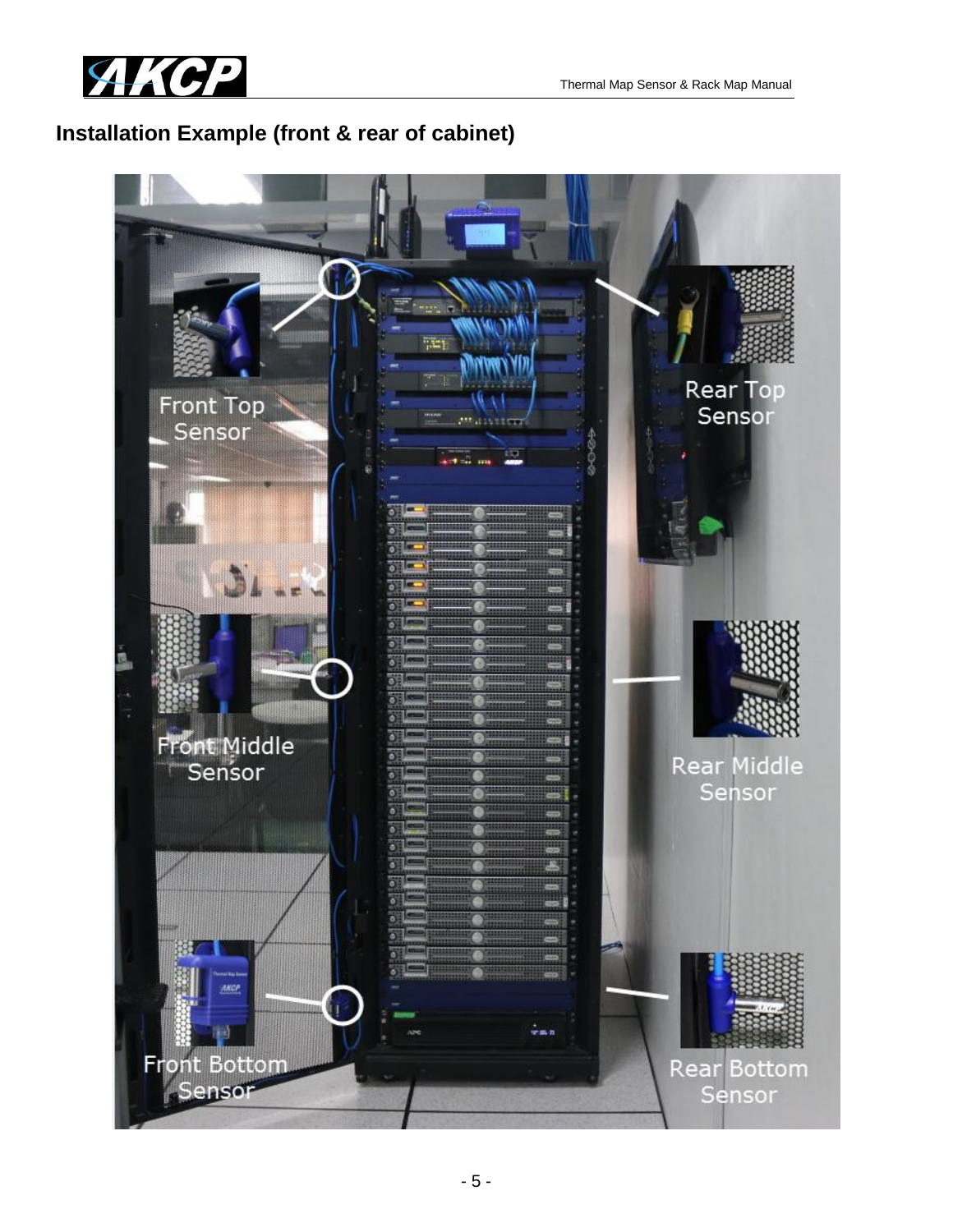

Extendable up to a maximum of 18 meters of cable run length, you can monitor multiple cabinets from a single IP address. Up to 12 thermal maps can be connected to a single SPX+.

## **Technical Drawing**

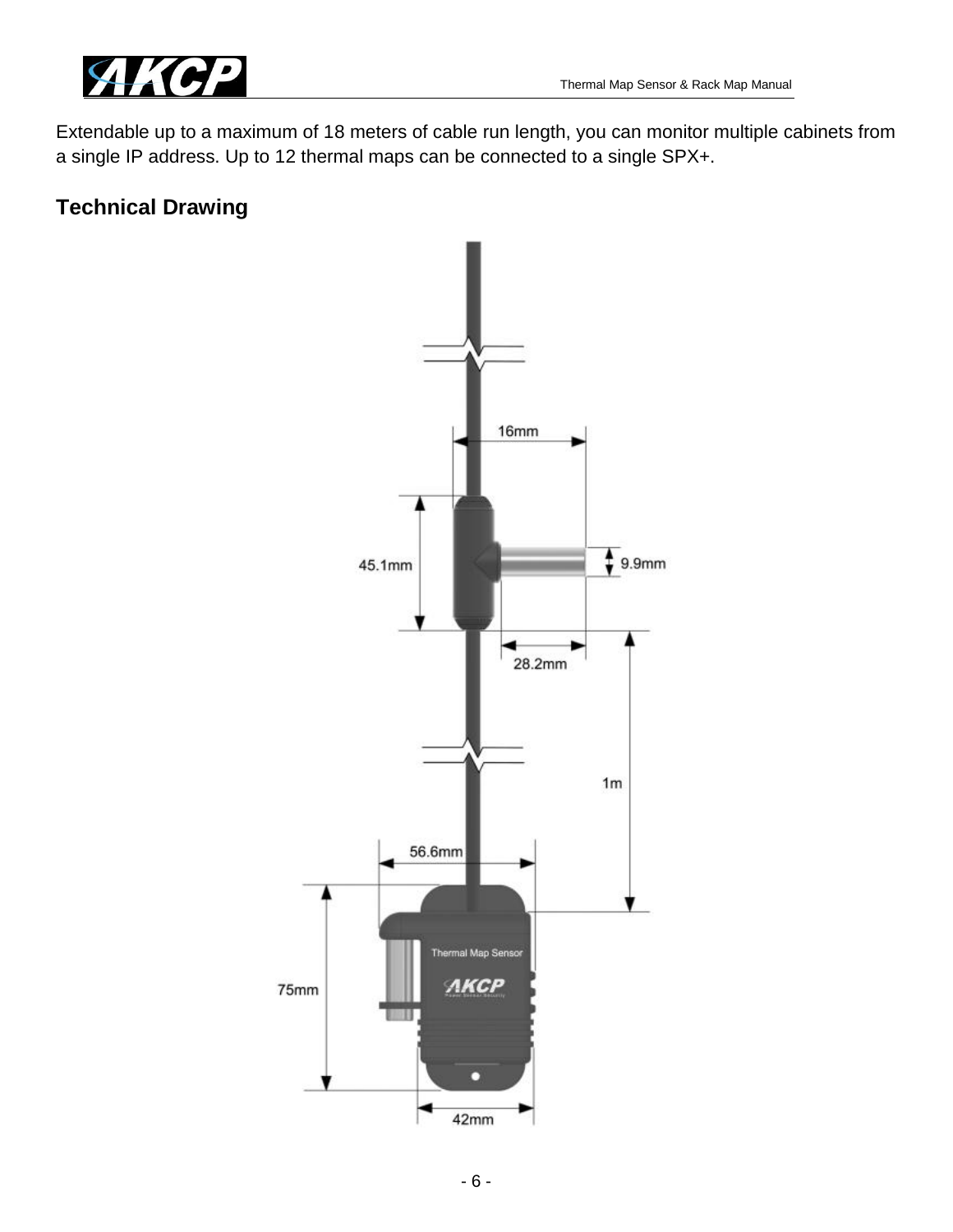

## **Web UI configuration & Rack Map Setup**

| Workspace > Summary                  | $+$                |                                   |         |                     |                                                      |   |                                      |  |
|--------------------------------------|--------------------|-----------------------------------|---------|---------------------|------------------------------------------------------|---|--------------------------------------|--|
| <b>System Name (System Location)</b> |                    |                                   |         |                     |                                                      | × | Host Log #1                          |  |
| Module 0 - 4x Sensor Ports           |                    | Differential Temp (bottom) Port 3 | 0.4 °C  | <b>Low Critical</b> | ŧ                                                    |   | Q Search                             |  |
| Module 0 - 4x Sensor Ports           |                    | Differential Temp (middle) Port 3 | 0.5 °C  | <b>Low Critical</b> | ÷                                                    |   | $\vee$ Date/Time                     |  |
| Module 0 - 4x Sensor Ports           |                    | Differential Temp (top) Port 3    | 0.6 °C  | <b>Low Critical</b> | $\vdots$                                             |   | 29/03/2018 08:19                     |  |
| Module 0 - 4x Sensor Ports           |                    | Humidity front (middle) Port 3    | 63%     | Normal              | ÷                                                    |   | 29/03/2018 08:19<br>29/03/2018 08:19 |  |
| Module 0 - 4x Sensor Ports           |                    | Humidity rear (middle) Port 3     | 63%     | <b>Normal</b>       | ŧ                                                    |   | 29/03/2018 08:18<br>29/03/2018 08:18 |  |
| Module 0 - 4x Sensor Ports           |                    | Temperature front (bottom) Port 3 | 25.9 °C | Normal              | i                                                    |   | 29/03/2018 08:18                     |  |
| Module 0 - 4x Sensor Ports           |                    | Temperature front (middle) Port 3 | 25.7 °C | Normal              | $\vdots$                                             |   | 29/03/2018 08:18<br>29/03/2018 08:18 |  |
| Module 0 - 4x Sensor Ports           |                    | Temperature front (top) Port 3    | 25.3 °C | Normal              | ŧ                                                    |   | 29/03/2018 08:17                     |  |
| Module 0 - 4x Sensor Ports           | Temperature Port 1 |                                   | 24.5 °C | Normal              | ŧ                                                    |   | 29/03/2018 08:17<br>29/03/2018 08:17 |  |
| Module 0 - 4x Sensor Ports           |                    | Temperature rear (bottom) Port 3  | 26.3 °C | Normal              | $\vdots$                                             |   | 29/03/2018 08:17                     |  |
| Module 0 - 4x Sensor Ports           |                    | Temperature rear (middle) Port 3  | 26.2 °C | Normal              | ŧ                                                    |   | 29/03/2018 08:17<br>29/03/2018 08:17 |  |
| Temperature Port 1                   |                    |                                   |         |                     | c<br>÷                                               | × |                                      |  |
| Live                                 |                    |                                   |         |                     | From: 29/03/2018 07:25:12<br>To: 29/03/2018 08:26:11 |   |                                      |  |
| 30                                   |                    |                                   |         |                     | $\Theta$ Show all                                    |   |                                      |  |
| 28                                   |                    |                                   |         |                     |                                                      |   |                                      |  |
| 26                                   |                    |                                   |         |                     |                                                      |   |                                      |  |

In this example above we are using the SPX+. This will appear the same on the SP2+ and SEC+.

On the **Summary / Monitoring page** you can see the connected Thermal Map as multiple sensors. For example from the Temperature/Humidity sensor you can easily identify which port it is plugged in to on the unit (you can also freely rename the sensors afterwards).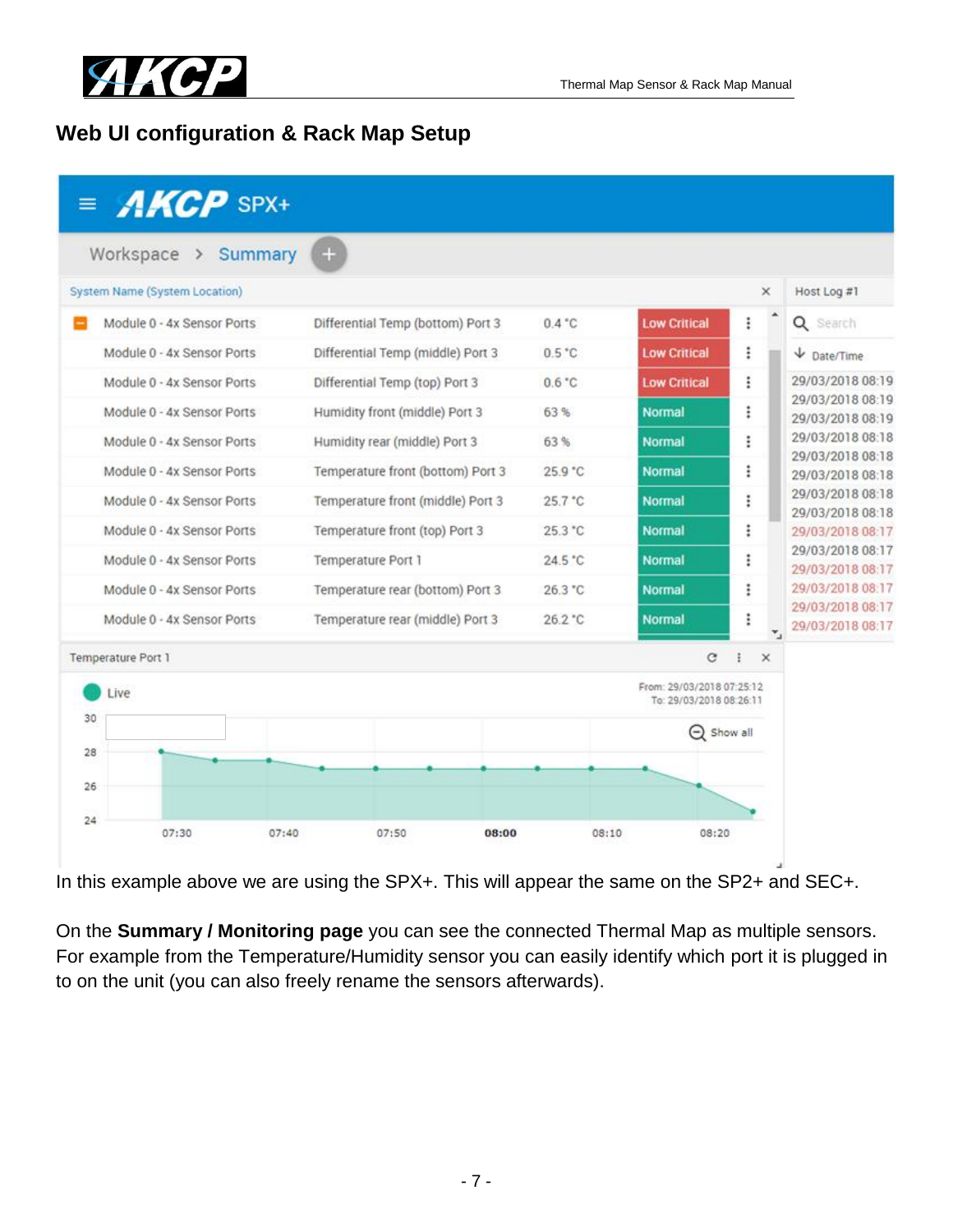

|    | $\equiv$ Menu  |                                                    |
|----|----------------|----------------------------------------------------|
| ∟± | Monitoring     | <u>y</u>                                           |
| ド  | Sensors        | 个 Name                                             |
| E  | <b>Fvents</b>  |                                                    |
|    | Access Control | <b>Differential Ter</b>                            |
| п  | Notifications  | <b>Differential Ter</b><br><b>Differential Ter</b> |
|    | Settings       | <b>Humidity front</b>                              |
|    |                | <b>Humidity rear</b>                               |
|    |                | Temperature f                                      |

From the main menu click on the Sensors link.



On the **Sensors page**, you'll see the **Thermal Map** as a single sensor. You will notice this sensor includes the optional two humidity sensors. There are the 6 temperature sensors, 3 for the front of the cabinet and 3 for the rear. The Differential Temp sensors monitor & display the measurements of the front to rear temperature differential. More will be explained below on this.

To manage a sensor in the Thermal Map, click on the image for the list of all sensors and click on one that you wish to configure.

Please note the **maximum supported cable length to use with Thermal Map Sensors**: Maximum extension cable length from the base units sensor port to the TMS using CAT5 = 18 Meters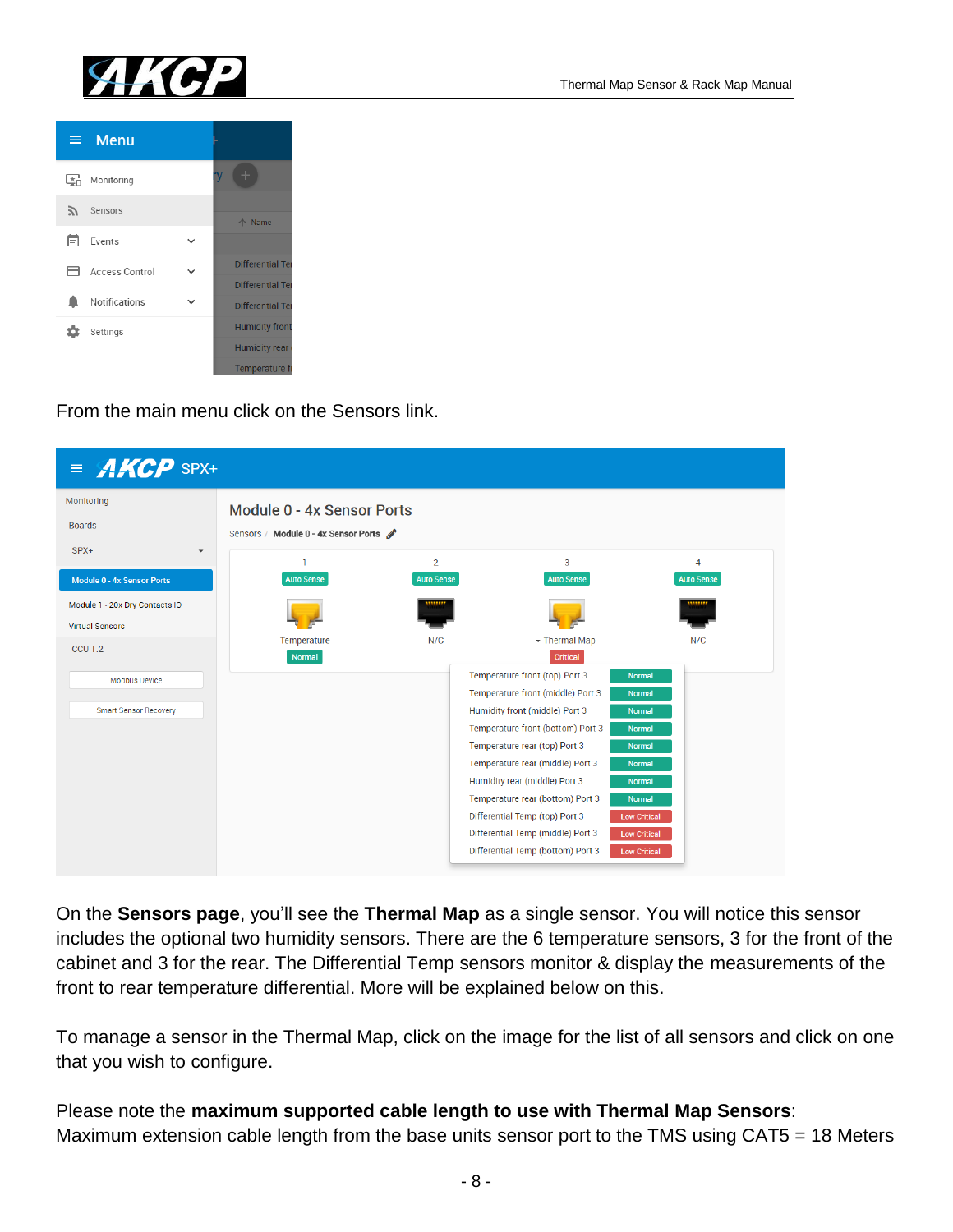

| $\equiv$ <b>AKCP</b> SPX+          |                                                                                                    |
|------------------------------------|----------------------------------------------------------------------------------------------------|
| Monitoring                         | Sensors / Module 0 - 4x Sensor Ports                                                               |
| <b>Boards</b>                      | $\overline{2}$<br>T.<br>3<br>4                                                                     |
| $SPX+$<br>$\overline{\phantom{a}}$ | <b>Auto Sense</b><br><b>Auto Sense</b><br><b>Auto Sense</b><br><b>Auto Sense</b>                   |
| <b>Module 0 - 4x Sensor Ports</b>  |                                                                                                    |
| Module 1 - 20x Dry Contacts IO     | Temperature<br>$\blacktriangleright$ Thermal Map<br>N/C<br>N/C                                     |
| <b>Virtual Sensors</b>             | Normal<br>Normal                                                                                   |
| <b>CCU 1.2</b>                     |                                                                                                    |
| <b>Modbus Device</b>               | Temperature<br>Advanced<br><b>Continuous Time</b>                                                  |
| <b>Smart Sensor Recovery</b>       | <b>Sensor Name</b><br>Temperature front (top) Po                                                   |
| <b>Get SNMP OID</b>                | <b>Sensor Status</b><br><b>Normal</b>                                                              |
|                                    | <b>Sensor Reading</b><br>25.3 °C                                                                   |
|                                    | <b>Sensor Currently</b><br>Online                                                                  |
|                                    | <b>High Critical</b><br><b>Low Critical</b><br><b>Low Warning</b><br><b>High Warning</b><br>Normal |
|                                    | 10<br>20<br>30<br>40<br>$-55$<br>→<br>→<br>→<br>→<br>→<br>75                                       |
|                                    |                                                                                                    |
|                                    | Offline All Sensors In Error On This Port                                                          |
|                                    | Cancel<br><b>Save</b>                                                                              |

The configuration and options for the Thermal Map's sensors are the same as with standalone sensors.

Please refer to the **SP2+ Introduction Manual** for detailed configuration of the Temperature/Humidity sensors.

*Note:* the *Temperature Search* option is not available for the Thermal Map sensor; it is used by the Daisy-Chain Temperature Sensor (DCT).

## **Rack Map View and Temperature Differential**

The sensorProbe+ and AKCP Pro Server display the thermal maps inagraphical "RackMap" view. This shows the status and value of each sensor and its position on the cabinet, as well as animated arrows denoting the front to rear temeprature differential and its status.

**Important Note:** This Thermal Map sensor is not compatible with the sensorProbe, securityProbe or AKCP Pro Server software prior to v13.0. It is only compatible with the SP+, SEC+ and AKCP Pro Server software v13.0 and above.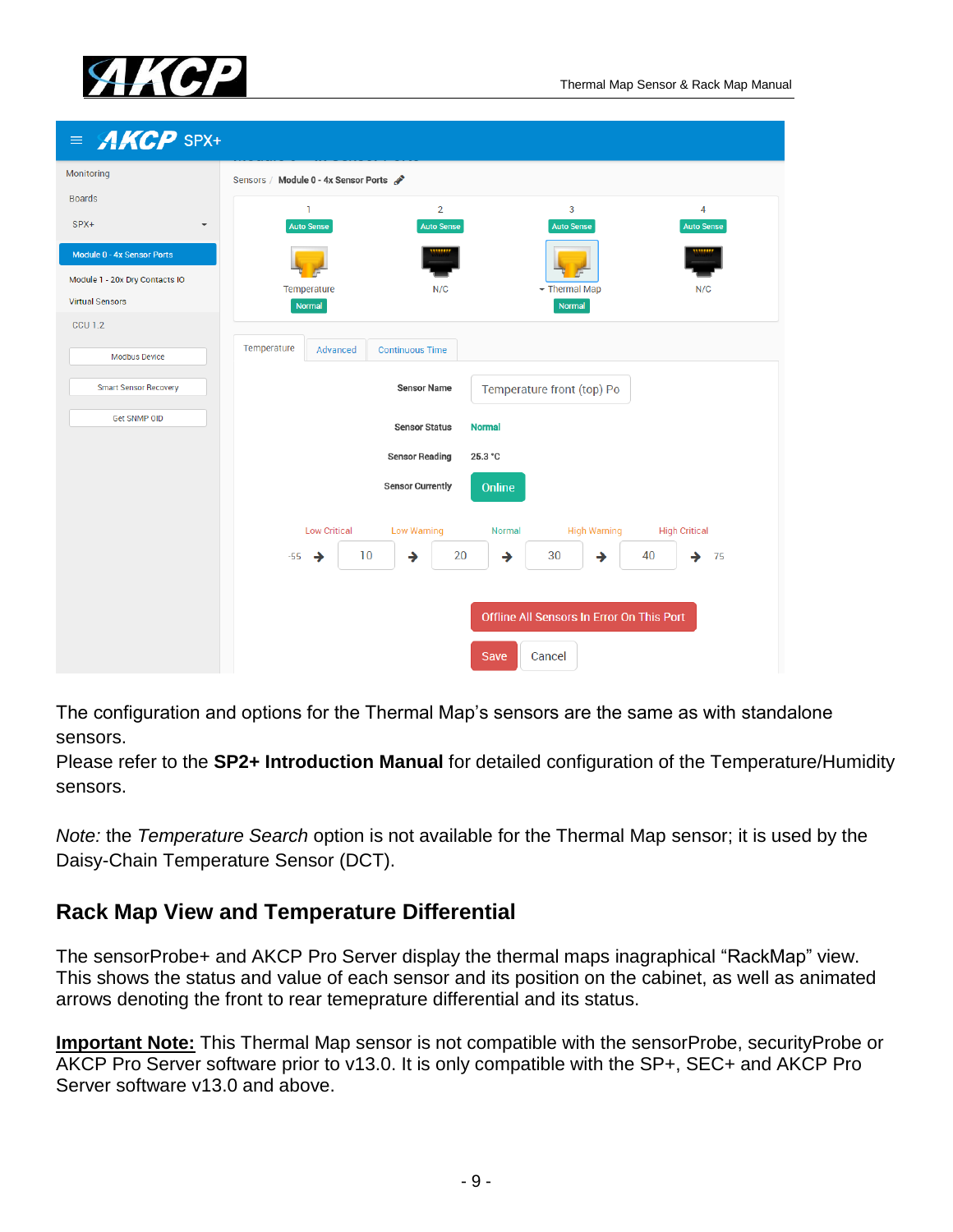

## **Rack Map Setup**

As shown in the screen shot below navigate back to the Monitoring page in the SP+ units web UI.

| $=$ <b>AKCP</b> SPX+                                     |                                    |
|----------------------------------------------------------|------------------------------------|
| Monitoring<br><b>Boards</b>                              | Module 0 - 4<br>Sensors / Module 0 |
| SPX+<br><b>Module 0 - 4x Sensor Ports</b>                |                                    |
| Module 1 - 20x Dry Contacts IO<br><b>Virtual Sensors</b> |                                    |
| <b>CCU 1.2</b>                                           |                                    |
| <b>Modbus Device</b><br><b>Smart Sensor Recovery</b>     |                                    |
| $=$ <b>AKCP</b> SPX+                                     |                                    |
| Workspace > Summary                                      | $\pm$                              |
| <b>System Name (System Location)</b>                     |                                    |
| 个 Unit                                                   | 个 Name                             |
| SPX+                                                     |                                    |
| Module 0 - 4x Sensor Ports<br>- 1                        | <b>Differential Ter</b>            |
| Module 0 - 4x Sensor Ports                               | <b>Differential Ter</b>            |
| Module 0 - 4x Sensor Ports                               | <b>Differential Ter</b>            |
| <b>EXPERIMENT CONTINUES</b>                              | <b>Committee Committee</b>         |

Then click on the "Workspace" link shown in the screen shot above.

| $=$ <b>AKCP</b> SPX+ |           |             |          |                        |
|----------------------|-----------|-------------|----------|------------------------|
| <b>AKCP</b>          | WORKSPACE | <b>MAPS</b> | ←        | Wor                    |
| Q Search             |           |             |          | <b>System Name (Sy</b> |
| Add Rack Map         |           | $SPX+$      |          |                        |
|                      |           | ∼           | Module ( |                        |
|                      | No Items  |             |          |                        |
|                      |           |             |          | Differe                |
|                      |           |             |          | Low Cr                 |
|                      |           |             |          | Differe<br>Low Cr      |

As you can now see in the screen shot above there is the AKCP, WORKSPACE & MAPS options.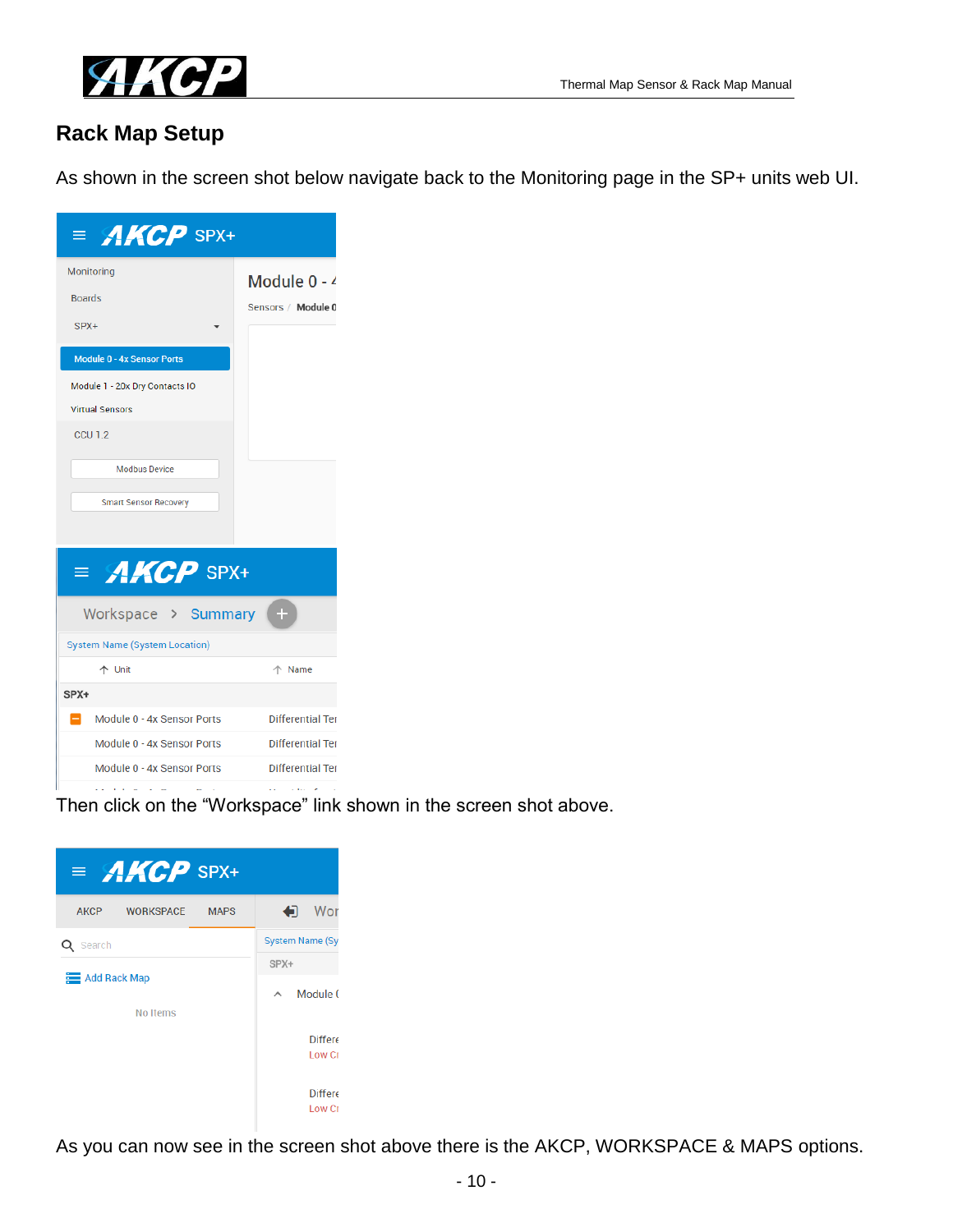

After clicking on the MAPS option you will see the "Add Rack Map" button. Click on this to add your new Rack Map.

| Add Rack Map         |                             |
|----------------------|-----------------------------|
| <b>Rack Map Name</b> |                             |
| RackMap              |                             |
| Front Label          |                             |
| Front                |                             |
| Rear Label           |                             |
| Rear                 |                             |
|                      |                             |
|                      | <b>ADD</b><br><b>CANCEL</b> |

After clicking on the "Add Rack Map" you can then label or name your new Rack Map as shown in the screen shot above.



After naming your new Rack Map and clicking the "Add" button you will then see the new Rack Map in the MAPS column as shown in the screen shot above. In this example we have named the new Rack Map "Steve's RackMap."

Also note that if you want to edit or delete the new Rack Map you can do so by clicking in the menu button to the right of the Rack Map. You can also add the new Rack Map to your Workspace by choosing the "View Rack Map."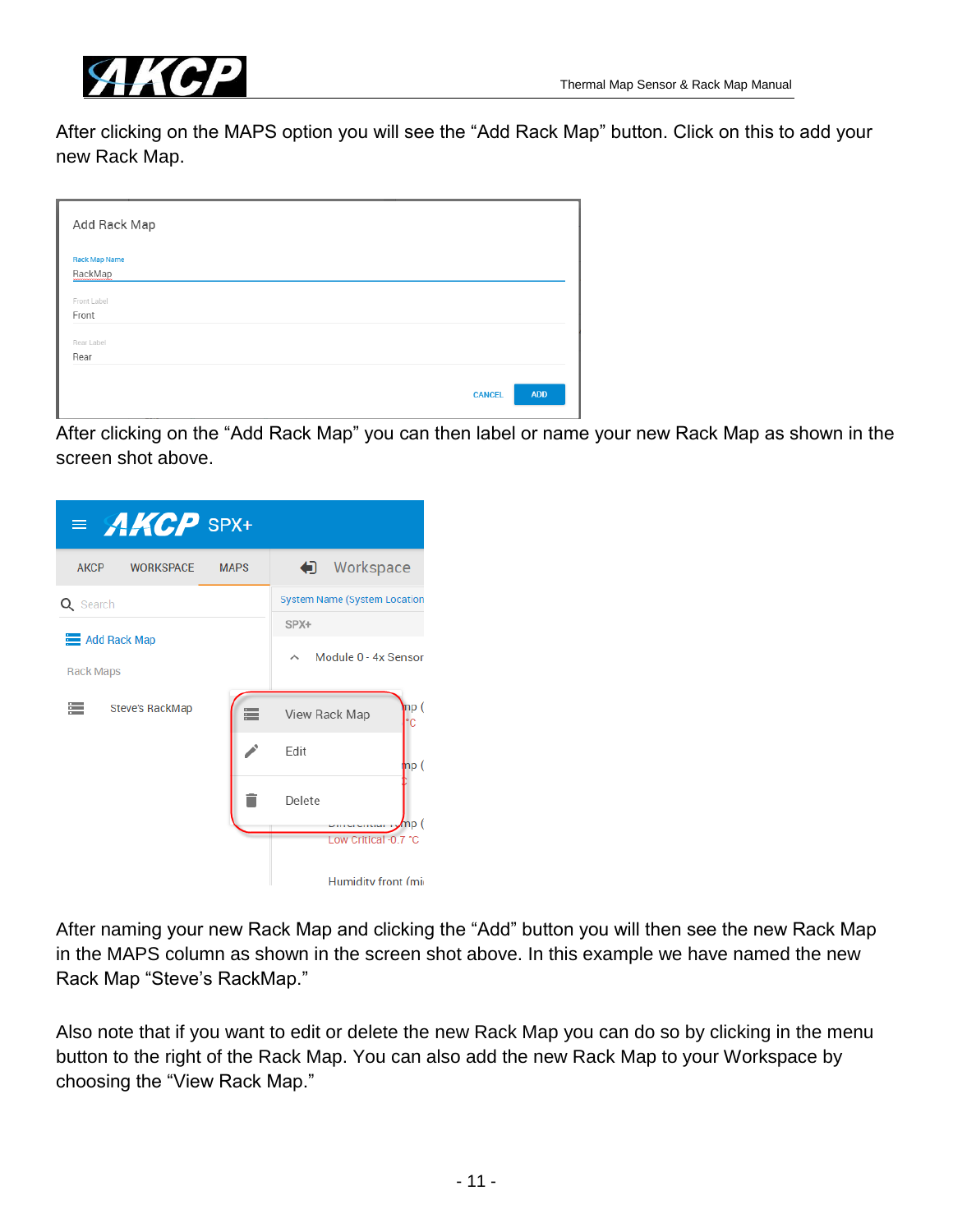



You can also simply drag and drop your new Rack Map to your Workspace as well as shown in the screen shot above.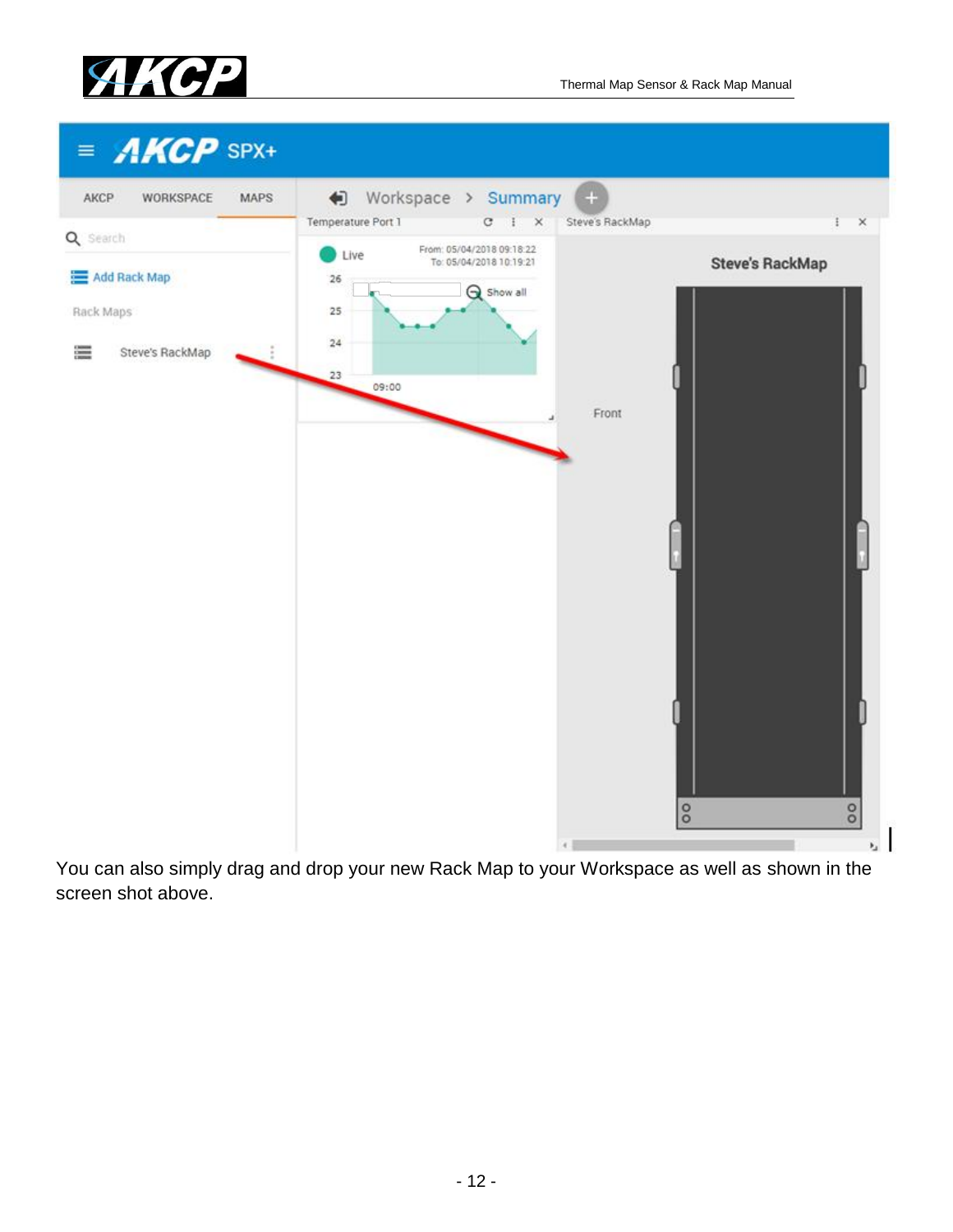





Now to add the Thermal Map sensors to your new Rack Map. First click on the AKCP column which will display the Thermal Map that is connected to the SP+ unit and then simply drag and drop one of the Thermal Map sensors onto the new Rack Map. In a few seconds the temperatures and graphics will be displayed as shown in the screen shot above.